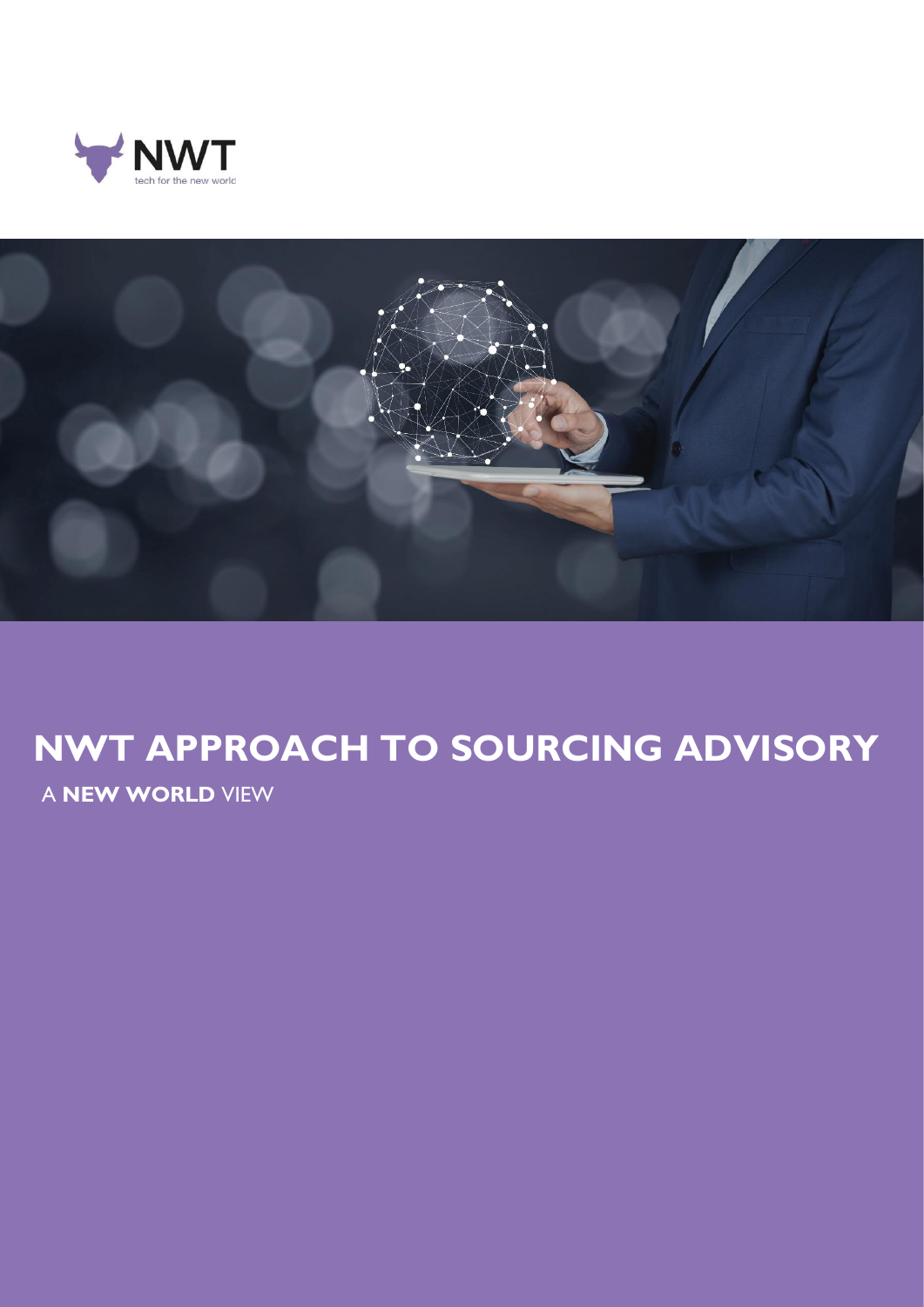# **NWT APPROACH TO SOURCING ADVISORY**

**Organisations invest significant resources in the commerical life-cycle from procuring goods and services to selling their products and services.** 

**When employed successfully, an appropriate sourcing strategy contributes to improved business performance and business outcomes, as well as reducing risk and contributing to costs control. If the sourcing process is suboptimal, the financial and commercial impacts can be significant.**

NWT believes that we should understand a businesses current strategy and challenges to enable us to consider how the IT strategy and sourcing process underpin the overall objectives of the company.

It is important that everyone involved fully understands the nuances of ensuring a fair, transparent and competitive sourcing process and the shared value this can unlock for the contracting organisation in a successful tender submission. Regardless of whether the bidder is successful or not, it is also important it to ensure that as part of any process, constructive feedback is given to successful and unsuccessful bidders.

All procurement exercises regardless of sector or industry, should follow legal, technical, ethical, transparent and best practice standards to ensure the right outcomes for the business and those organisations who respond to requirements.

In an ideal world, the service provider with the best fit qualifications and best price will be selected but in the real world unfortunately this often does not turn out to be the case. In many cases, the buyer does not have the perfect amount of information to make the appropriate decision for the specific product or service that is being evaluated. And the seller may not get across their added value and best fit qualifications. This often happens inside large organisations where the 'perceived' role of sourcing is to use the collective buying power of the organisation to get the lowest possible price.

Request for proposal (RFP) evaluation, sometimes known proposal scoring, is the process of allocating numerical values to RFP responses provided in a vendor's proposal. As part of our proposal evaluation process, RFP evaluation provides a data-based approach to support fair and unbiased vendor selection based upon pre-determined scoring criteria.

At NWT, we also believe that it is vital for organisation to have collaborative relationships with their partners and suppliers. When a relationship lacks trust, little incentive is present for either party to share information or work jointly for each other's benefits. Trust makes it possible to work in partnership to share ideas, pursue longer-term performance benefits and win-win scenarios that should ultimately result in increased value and a reduction in costs.

Modern supply chains are long, lean and operate in a highly competitive market, so working well with suppliers is a vital aspect of keeping supply chains running effectively. It is inevitable that at times, there will be disruptions to this supply chain. Being a 'customer of choice' makes suppliers more likely to pull out the stops in a crisis. Fair, open and transparent practices from sourcing right through to payment all contribute to a happy working relationship between all concerned.

Supply chain management, both up and downstream, is a critical factor in the long-term success of a business. Having a clear purchasing strategy can help you understand what components, resources, support and delivery mechanisms you need to successfully sell or buy your products and services and how to achieve the best value for money.

Even though technology tools are available to help the procurement process, more often than not these are adding further skill pressures to an already over-utilised department.

Many organisations find it difficult to retain experienced people, here at NWT, we have over 25 years of IT sourcing experience across multiple sectors. Our advisors have immense experience that enables us to understand, articulate and execute real business outcomes.

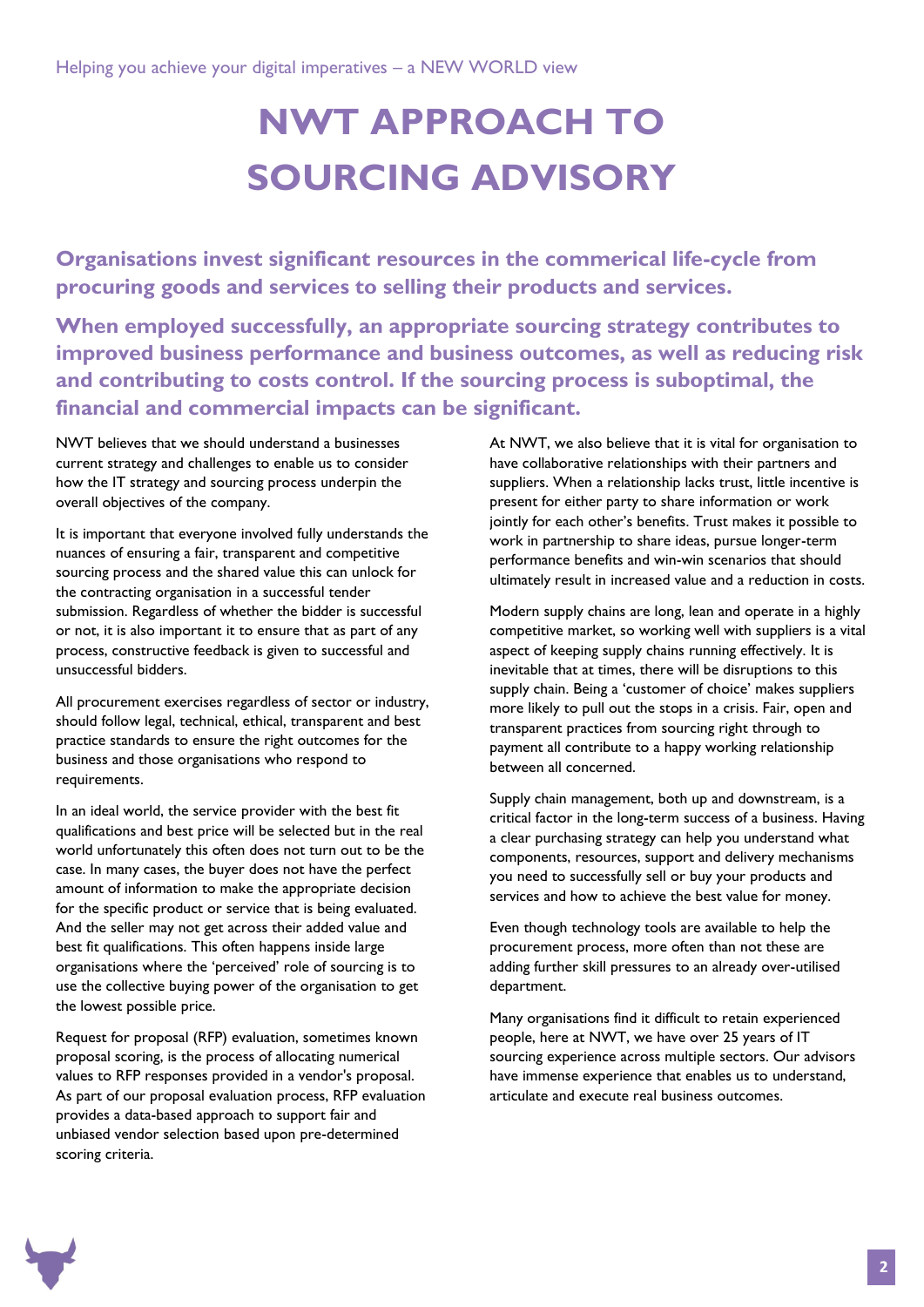

#### **So, should you consider working with a Sourcing Advisor, rather than skilling up your internal teams?**

A Sourcing advisor will be able guide you through the complete sourcing lifecycle, using their expertise to provide you with invaluable knowledge in the IT services marketplace. Often companies are tempted to go it alone, working with a forward thinking sourcing advisor will save you time and money in the long run.

Sourcing Advisors help to fill gaps in your workforce and often act as an extension of your existing teams to accelerate and simplify the entire sourcing lifecycle.

By working with a strategic sourcing advisor, who already has the expertise you need, you can dramatically improve the way your organisation buys or sells its products and services. A specialist sourcing advisor can help you build trusting relationships and make sure that all ecosystem partners work together more collaboratively to achieve better outcomes for all.

#### **How to choose the right Sourcing Advisor?**

As discussed earlier, a close, trusting and flexible relationship is vital to building a partnership and that is no different when choosing a managed services advisor. You need an advisor who will go the extra mile for you, even when you do not ask for it. And obviously you need an advisor that is very well versed in all the different areas of the entire pre-sales processes.

The relationship must be built on trust, integrity and collaboration. You need to ensure that there is a truly transparent commercial model in place that gives you total confidence that your sourcing advisor has your very best interests at heart.

A partnership model should not mean creating lots of reports or governance arrangements. It should be about defining a clear supporting framework within which all parties operate, with alignment of the overarching objectives, goals and targets.

A good Sourcing advisor will Evaluate quality and price and ensure there is balance between both to make sure you receive your desired outcomes.





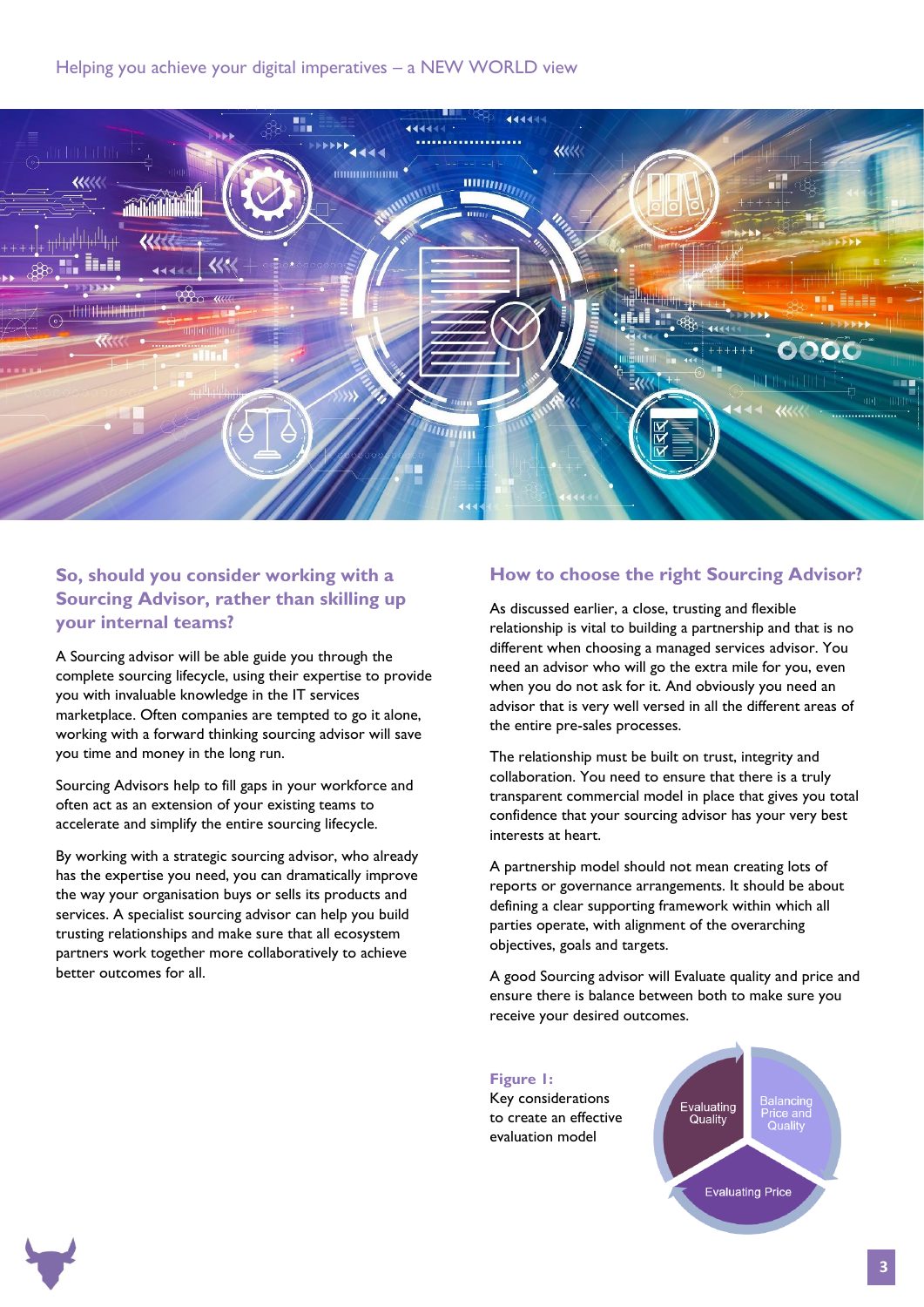

#### **Why NWT?**

NWT provides a flexible as-a-Service sourcing model, that allows you to draw down on the advice, experience and services needed, when they are needed to help you:

- Source competitive and innovative commercial products and opportunities
- Achieve greater value from choosing to build or buying your technology
- Discover potential long-term financial savings
- Improve supplier negotiations
- Define a commercial approach that supports the disaggregation of contracts
- Ensure a smoother transition of knowledge and capability once a contract or programme ends
- Transition to the cloud, commodity and common technology
- Achieve shorter, more manageable contracts with a streamlined renewal process
- Obtain a clearer view of contract status, risks and issues

NWT will work with you to build a collaborative relationship with your customers and suppliers, whereby all parties feel confident to share information and work jointly for each other's benefits. We can help you to:

- Establish a successful sourcing strategy that ensures organisational and cultural alignment between all parties engaged in the process
- Fully understand the real cost of selling or buying a product or service
- Define what best fit qualifications look like
- Define value as opposed to only focusing on lowest cost solutions
- Decide the upper cost you should be willing to spend based on the business outcomes you want to achieve
- Understand what is available in the technology market
- Understand a product's lifecycle including building or buying, upgrading, continuous improvement planning and retirement
- Use common sourcing routes to find/sell appropriate services and avoid lengthy and expensive sourcing processes
- Work with your in-house departmental commercial team to understand which route is most appropriate
- Leave behind a legacy of best practice and upskilled teams in your business.
- Conduct critical reviews and constructive assessments including holding face-to-face briefs/debriefs

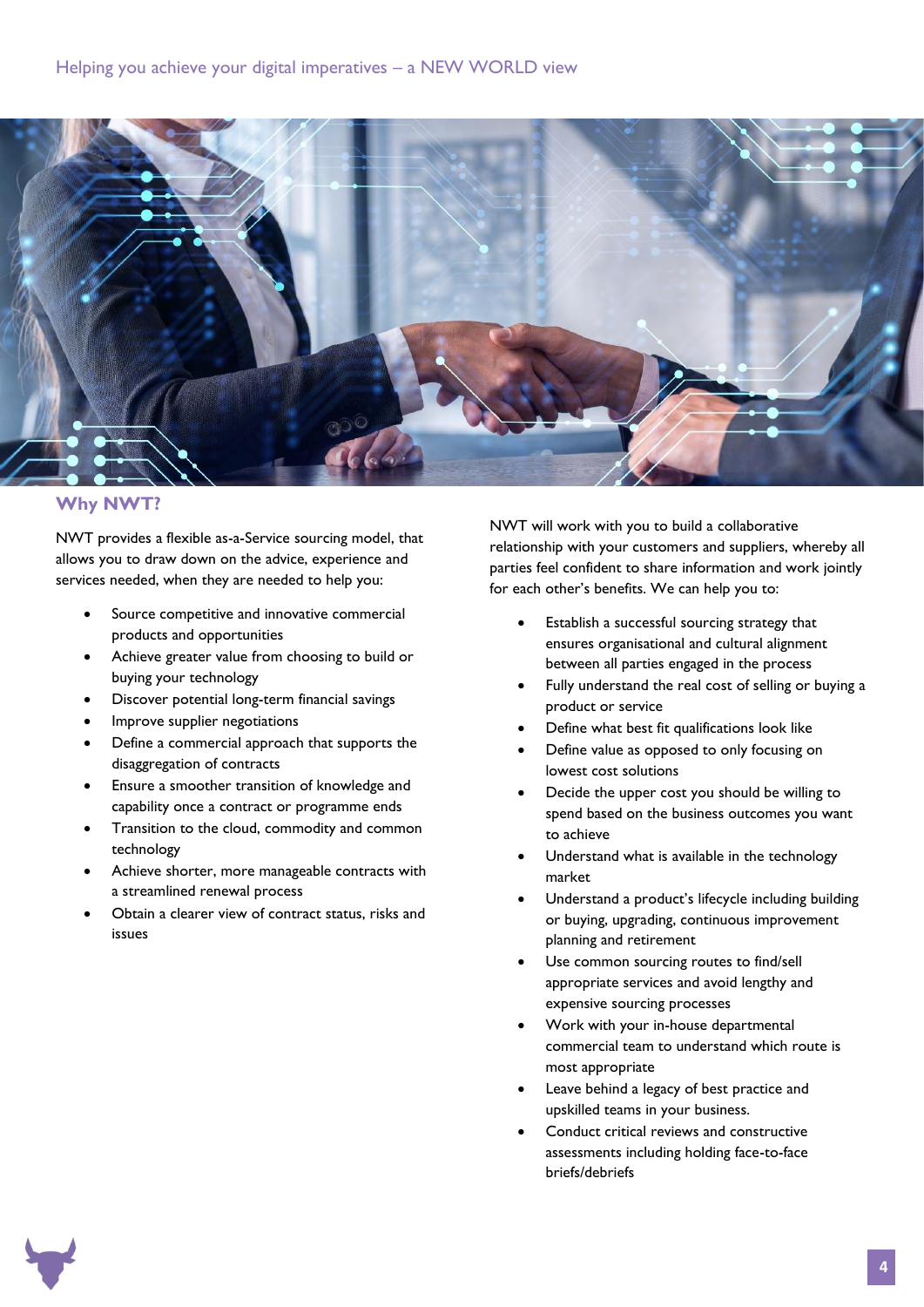### **Specific areas of expertise**

#### **Technology Sourcing:**

Our expert teams are constantly exploring new ways of working, finding solutions and developing commercial agreements that help organisations to buy and make the best use of technology. We engage with both customers and suppliers in building all of our new technology solutions, to ensure we keep up with market developments, support customer requirements and help enable digital transformation. Our advisors have over 25 years in the Technology sector working on projects across the globe.



The Government has taken major steps to ensure business gets the most out of procurement opportunities, whilst still securing value for money by simplifying processes, making contract opportunities easier to find and by mandating prompt payment terms throughout a public procurement supply chain.

NWT can also provide specific guidance on buying/selling supplies, services and works for the public sector including guidance on regulations and policies relating to procurement.

#### **Cloud services**

Crucially, one of the key benefits of cloud computing is its flexibility and agility and it is vital that the procurement process does not constrain the offering. Having the right commercial terms and conditions and the right management controls are, of course, essential, but at the same time there needs to be flexibility both for current and for future growth, otherwise, the advantages are lost before transformation can begin.

It is also crucial to acknowledge that cloud computing is fundamentally different from traditional IT, and to understand what this means (in both positive and negative terms) before developing a procurement plan.